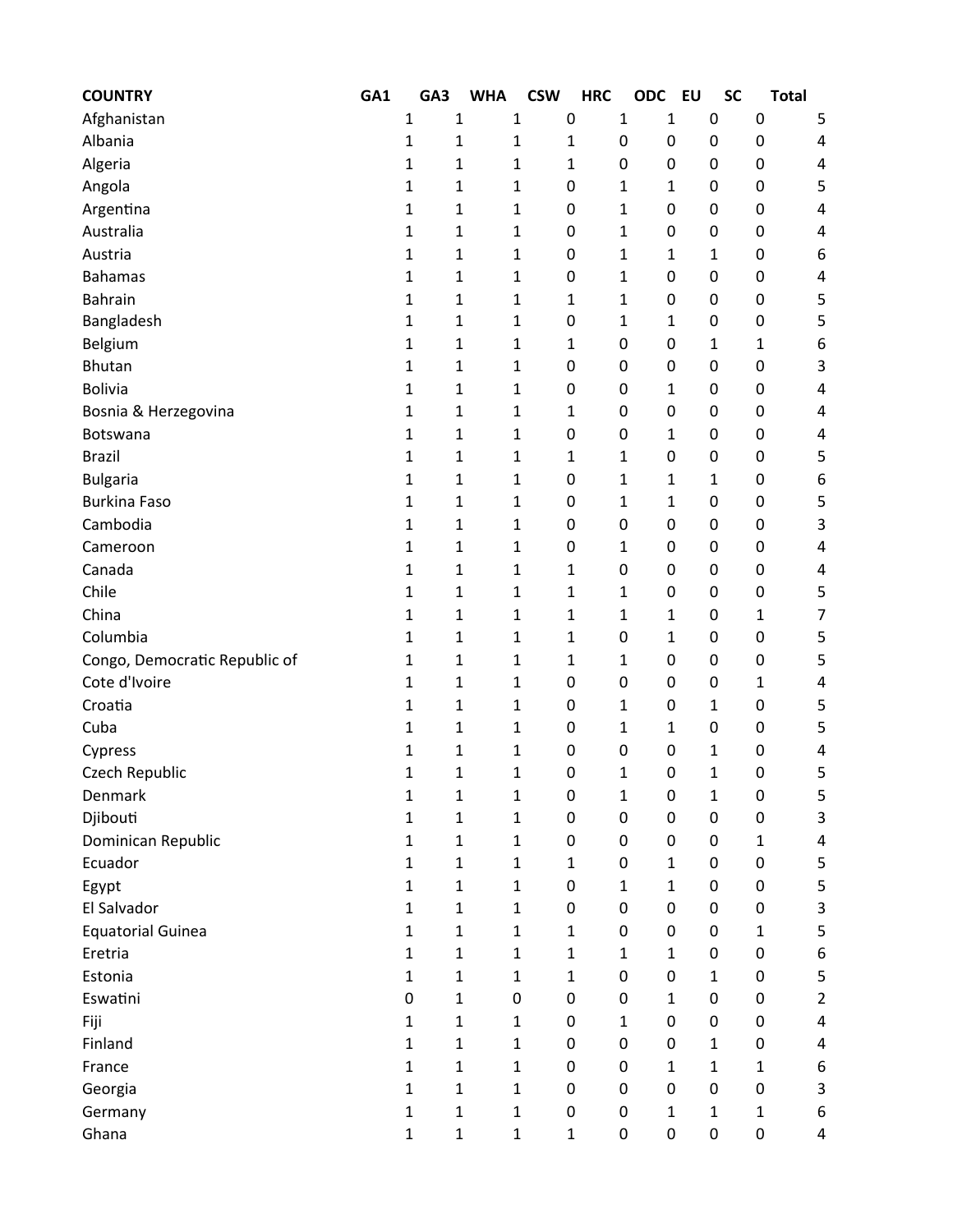| Greece                                 | 1            | 1                | $\mathbf{1}$     | 0            | 0            | 0            | 1            | 0         | 4              |
|----------------------------------------|--------------|------------------|------------------|--------------|--------------|--------------|--------------|-----------|----------------|
| Guatemala                              | 1            | 1                | 1                | 1            | 0            | 1            | $\mathbf 0$  | 0         | 5              |
| Haiti                                  | 1            | 1                | 1                | 1            | 0            | 0            | 0            | 0         | 4              |
| Hungary                                | 1            | 1                | 1                | 0            | 1            | 0            | 1            | $\pmb{0}$ | 5              |
| Iceland                                | 1            | 1                | $\mathbf{1}$     | 1            | 1            | 0            | 0            | $\pmb{0}$ | 5              |
| India                                  | 1            | 1                | 1                | 0            | 1            | 1            | 0            | 0         | 5              |
| Indonesia                              | 1            | 1                | 1                | 0            | 0            | 1            | 0            | 1         | 5              |
| Iran                                   | 1            | 1                | 1                | 1            | 0            | 1            | 0            | 0         | 5              |
| Iraq                                   | 1            | 1                | 1                | 1            | 1            | 1            | 0            | 0         | 6              |
| Ireland                                | 1            | 1                | 1                | 0            | 0            | 0            | $\mathbf{1}$ | $\pmb{0}$ | 4              |
| Israel                                 | 1            | 1                | 1                | 1            | 0            | 0            | 0            | $\pmb{0}$ | 4              |
| Italy                                  | 1            | 1                | 1                | 0            | 1            | 1            | 1            | $\pmb{0}$ | 6              |
| Jamaica                                | 1            | 1                | 0                | 0            | 0            | 0            | 0            | 0         | $\overline{2}$ |
| Japan                                  | 1            | 1                | 1                | 1            | 1            | 1            | 0            | 0         | 6              |
| Jordan                                 | 1            | 1                | 1                | 0            | 0            | 0            | 0            | 0         | 3              |
| Kenya                                  | 1            | 1                | 1                | 1            | 0            | 1            | 0            | 0         | 5              |
| Korea, Democratic People's Republic of | 1            | 1                | 1                | 1            | 0            | 0            | 0            | $\pmb{0}$ | 4              |
| Korea, Republic of South               | 1            | 1                | 1                | 1            | 0            | 0            | 0            | 0         | 4              |
| Kuwait                                 | 1            | 1                | $\mathbf{1}$     | 1            | $\pmb{0}$    | 1            | 0            | 1         | 6              |
| Latvia                                 | 0            | 0                | 0                | 0            | 0            | 0            | 1            | 0         | $\mathbf{1}$   |
| Lebanon                                | 1            | 1                | 1                | 0            | 0            | 0            | 0            | 0         | 3              |
| Liberia                                | 0            | 0                | 0                | 1            | 0            | 0            | 0            | 0         | 1              |
| Libyan Arab Jamahiriya                 | 1            | 1                | 1                | 0            | 0            | 0            | 0            | 0         | 3              |
| Lichtenstein                           | 0            | 0                | 0                | 1            | 0            | 0            | 0            | $\pmb{0}$ | 1              |
| Lithuania                              | 1            | 0                | 0                | 0            | 0            | 0            | 1            | 0         | $\overline{2}$ |
| Luxembourg                             | 1            | 0                | 0                | 0            | 0            | 0            | 1            | 0         | $\overline{2}$ |
| Madagascar                             | 1            | $\boldsymbol{0}$ | 1                | 0            | 0            | 0            | 0            | $\pmb{0}$ | $\overline{2}$ |
| Malawi                                 | 0            | 1                | $\mathbf{1}$     | 1            | $\pmb{0}$    | 0            | 0            | 0         | 3              |
| Malaysia                               | 1            | 1                | 1                | 0            | 0            | 0            | 0            | 0         | 3              |
| Maldives                               | 1            | 1                | 0                | 0            | 0            | 0            | 0            | 0         | $\overline{2}$ |
| Malta                                  | 1            | 0                | $\mathbf 0$      | 0            | $\pmb{0}$    | 0            | 1            | 0         | $\overline{2}$ |
| Mauritania                             | 0            | 0                | 0                | 0            | 0            | 1            | 0            | 0         | $\mathbf{1}$   |
| Mauritius                              | 0            | 1                | $\boldsymbol{0}$ | 0            | $\pmb{0}$    | $\mathbf{1}$ | $\mathbf 0$  | $\pmb{0}$ | $\overline{2}$ |
| Mexico                                 | 1            | 1                | $\mathbf{1}$     | 0            | 1            | 1            | $\mathbf 0$  | 0         | 5              |
| Mongolia                               | 1            | 1                | $\mathbf{1}$     | $\mathbf{1}$ | 0            | 0            | 0            | 0         | 4              |
| Morocco                                | 1            | $\mathbf{1}$     | $\mathbf{1}$     | 0            | 0            | $\mathbf{1}$ | 0            | 0         | 4              |
| Myanmar                                | 1            | 1                | $\mathbf{1}$     | 0            | 0            | 0            | 0            | 0         | 3              |
| Namibia                                | 0            | 1                | $\boldsymbol{0}$ | $\mathbf{1}$ | 0            | 0            | 0            | $\pmb{0}$ | $\overline{2}$ |
| Nepal                                  | 1            | 1                | $\mathbf 1$      | 0            | 1            | 0            | 0            | 0         | 4              |
| Netherlands                            | 1            | 1                | $\mathbf 1$      | 0            | 0            | 0            | $\mathbf{1}$ | 0         | 4              |
| New Zealand                            | 1            | 1                | $\mathbf{1}$     | 0            | $\pmb{0}$    | 0            | $\pmb{0}$    | 0         | 3              |
| Nicaragua                              | 1            | 1                | $\boldsymbol{0}$ | $\mathbf{1}$ | 0            | 0            | 0            | 0         | 3              |
| Niger                                  | 0            | $\pmb{0}$        | $\mathbf{1}$     | $\mathbf{1}$ | 0            | 0            | $\pmb{0}$    | $\pmb{0}$ | $\overline{2}$ |
| Nigeria                                | $\mathbf{1}$ | $\mathbf{1}$     | $\mathbf{1}$     | $\mathbf{1}$ | 1            | 1            | 0            | $\pmb{0}$ | 6              |
| Norway                                 | 1            | $\mathbf{1}$     | $\mathbf{1}$     | $\mathbf{1}$ | 0            | 0            | $\mathbf 0$  | $\pmb{0}$ | 4              |
| Oman                                   | 1            | 1                | $\mathbf 1$      | 0            | 0            | 0            | $\pmb{0}$    | $\pmb{0}$ | 3              |
| Pakistan                               | $\mathbf{1}$ | 1                | $\mathbf 1$      | 0            | $\mathbf{1}$ | 0            | $\pmb{0}$    | 0         | 4              |